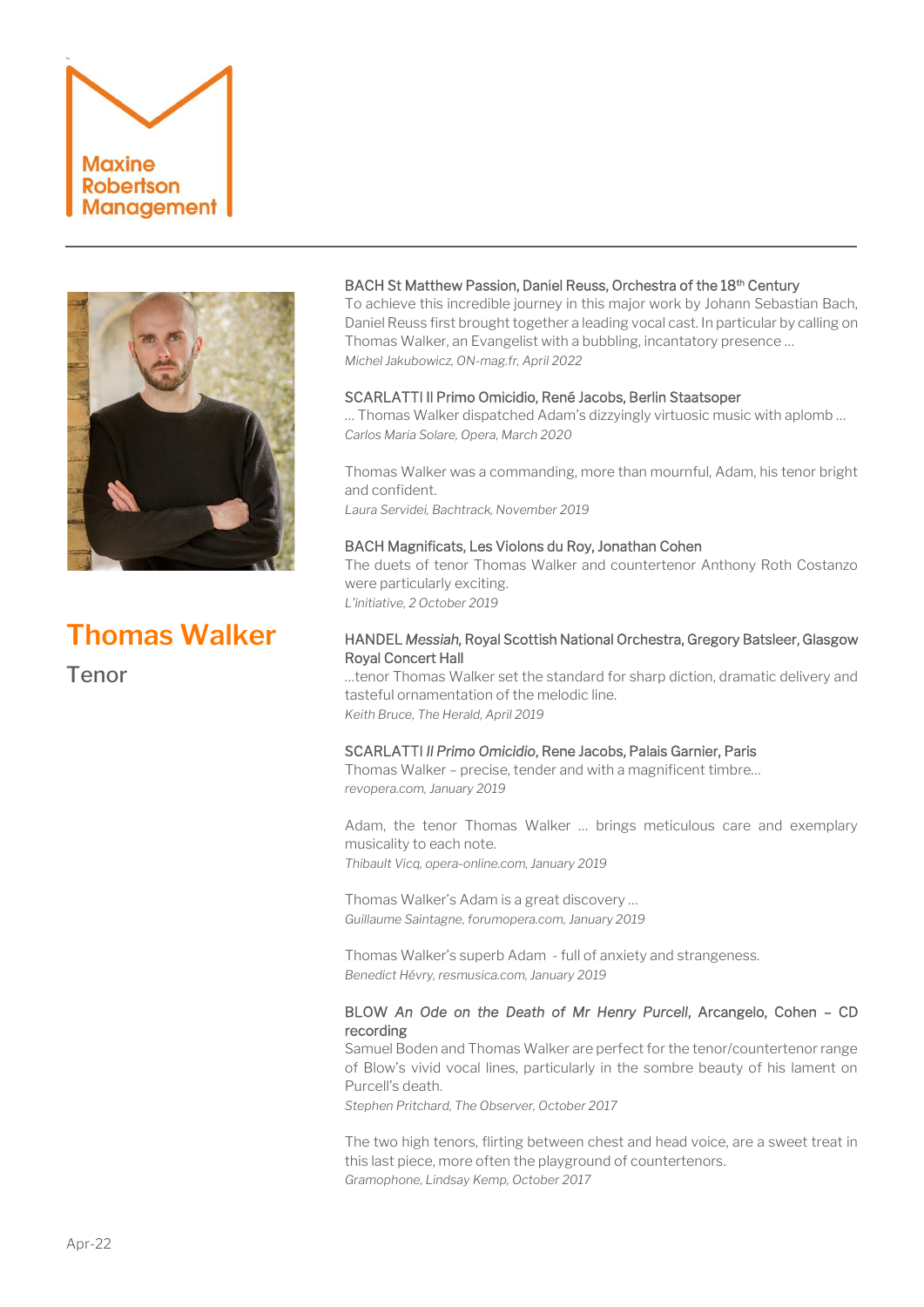

…in Samuel Boden and Thomas Walker, director Jonathan Cohen has harnessed a quintessentially English sound whose lyricism fits the vocal writing like a glove. *Paul Riley, BBC Music Magazine, December 2017*

... sung exquisitely by Boden and Walker *Hugh Canning, The Sunday Times, December 2017*

#### HONEGGER: *Le Roi David*, Ensemble Vocal de Lausanne, Reuss – CD recording

Lucie Chartin, Marianne Beate Kielland and Thomas Walker make the most of their solo vocal numbers, too. *\*\*\*\* Andrew Clements, The Guardian, 15 March 2017*

… Thomas Walker's declamatory, arresting singing with idiomatic French is best of all.

*Andrew Mellor, Gramophone, May 2017*

#### HANDEL *Alceste,* René Jacobs, B'Rock, Innsbruck

However the vocal crown deservedly goes to Thomas Walker as Admeto. Although Christensen scores with a powerful, yet always fine, radiant soprano, her performance does not reach the intensity of the Scottish tenor. He has all the requirements, the lyrical and heroic tones, as well as the emotional urgency. *Walter Weidringer, Die Presse, 24 August 2016*

#### MEYERBEER *Emma di Resburgo*, CD recording (Newplay Entertainment).

Thomas Walker gets through the fast coloratura of Norcesto, who is dramatically the most interesting character.

*Carlos Maria Solare, Opera, May 2016*

#### RAMEAU *Platée*, Stuttgart Opera, Christian Curnyn, Calixto Bieito

The title role is by a long way the biggest and tenor Thomas Walker gave a bravura performance…His voice was constantly full of character… *David Karlin, Bachtrack, 9 May 2015*

Thomas Walker has continued to grow in the title role… *Susanne Benda, Stuttgarter Nachrichten, 2 April, 2015*

#### RAMEAU *Platée*, Early Opera Company, Paul Agnew

This concert performance was a lively affair, lit up by a central performance by Thomas Walker that milked this drag-role nicely, from sashaying entrance through the church (St John's Smith Square) to the outraged, impotent fury of the final scene.

*Robert Thicknesse, Opera Today, March 2015*

#### PURCELL *The Indian Queen*, English National Opera

…outstanding soloists…tenors Noah Stewart and Thomas Walker offer noble contrasts.

*Michael Church, The Independent, 27 February 2015*

Noah Stewart, Luthando Qave and Thomas Walker make notably strong contributions...